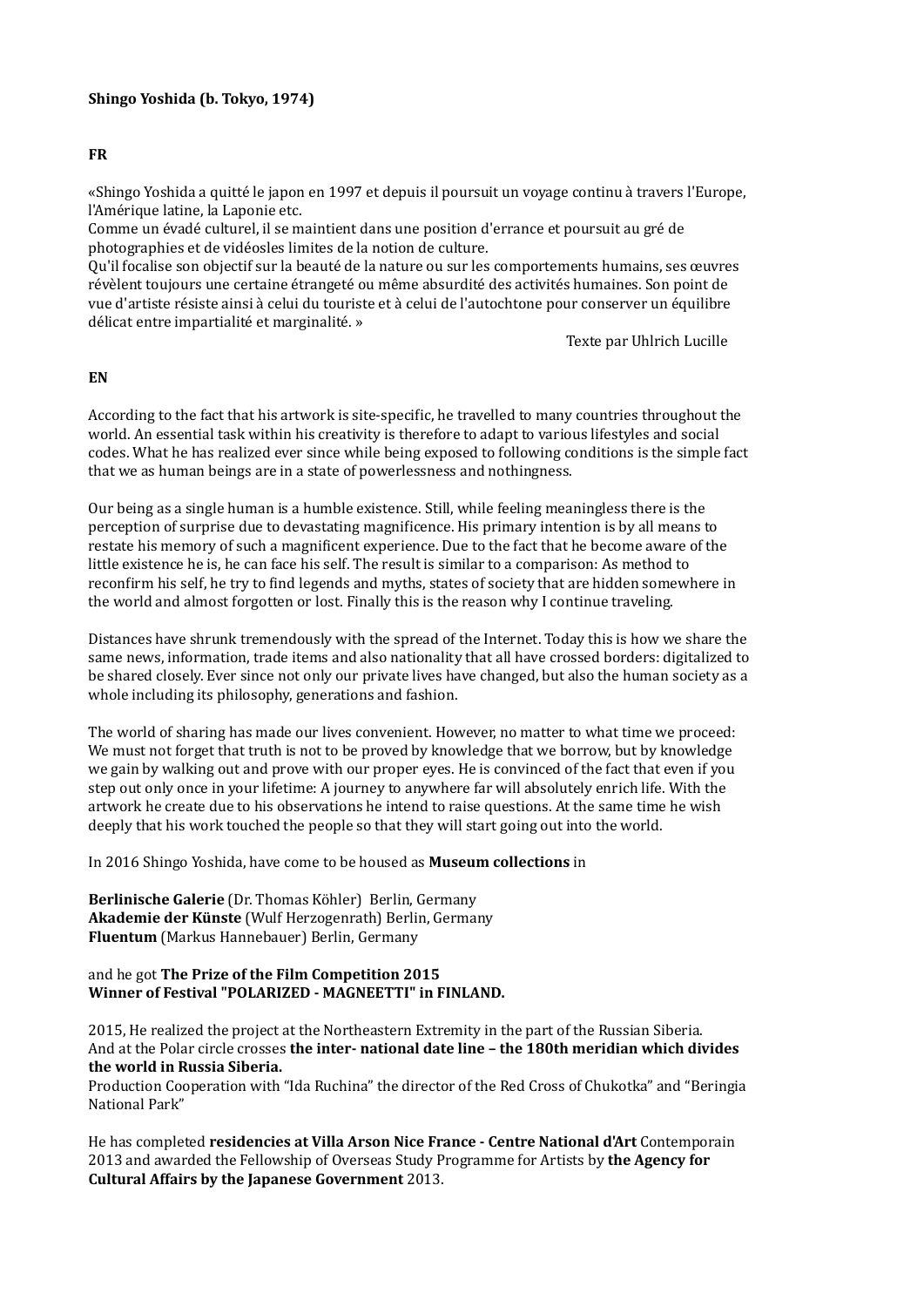he received his **MA with highest honors from Ecole Nationale Supérieure d'Art, Villa Arson in Nice** France in 2004 and was the 2007 recipient **Post-graduate diploma - Program La Seine of Ecole Nationale Supérieure des Beaux-Arts de Paris**. 

His work has been shown at work in the following exhibitions, among others:

10th Biennale de l'image en Mouvement (Geneva, Switzerland 2003)<sup>\*</sup> **Terminal 5 (New York International Airport JFK 2004)** \* Biennale de Lyon - Rendez-Vous (Lyon, France 2005) **NCCA** (Moscow, Russia 2005) the Festival of UNESCO (Monterrey, Mexico 2007) Palais de Tokyo (Paris, France, 2007,2012) No Man's Land (French Embassy, Tokyo 2009) \* Based in Berlin ( Berlin, Germany 2011)<sup>\*</sup> FID Marseille 22-3, 27ème (Marseille, France 2011-12,16)  $*$ **Maison de l'Amérique latine (Paris, France 2012)** \* Museo de Arte Contemporáneo MAC (Santiago, Chile 2012)<sup>\*</sup> 66th Festival de Cannes court métrage (Cannes, France 2012)<sup>\*</sup> **Arte tv Creative (France-Germany 2013) Villa Arson Nice Centre National d'Art Contemporain (Nice, France 2013)** \* 60th International Short Film Festival Oberhausen, (Germany 2014) **Istanbul Modern** (Turkey 2015) Videoart at Midnight #67: Shingo Yoshida : BABYLON ( Berlin, 2015) **POLARIZED! Vision Competition Winner ( Lapland, Rovaniemi, Finland 2015) Tokyo Wonder Site** / Kunstraum Kreuzberg-Bethanien (Brlin, 2016) **Gunma Museum of Art**, Tatebayashi (Gunma, Japan 2016) Mulligi Prize at National Gallery of Arts in Prishtina. Kosovo (2016) **ISTITUTO ZAPPA (ACCADEMIA DI BRERA) Viale Marche** / Milan, Italy (2016) **Onufri International Prize, National Gallery of Arts Tirana** (2016)

In 2009, Yoshida was curator of the project "village (nowherenowsomewherenowhere)" between Yokohama and Lyon for the 50th anniversary of the Sister Cities

#### **Collection**

2015 « **ERROR » 2012 Berlin, Germany HD video** ( **"Videoart at Midnight Edition"** by Olaf Stüber ) 

- Berlinische Galerie (Dr. Thomas Köhler) Berlin, Germany

- Akademie der Künste (Wulf Herzogenrath) Berlin, Germany
- Fluentum (Markus Hannebauer) Berlin, Germany

2006 Alliance française de Kuala Lumpur, Malaysia / Address : 15 Lorong Gurney / Code Postal : 54100 Kuala Lumpur, Malaysia

#### **Award & Grant**

**2015** 

Award: POLARIZED! Vision 2015 **Competition Winner** : Journey to the Center of the Earth November 23, 2015, Lapland, Rovaniemi, Finland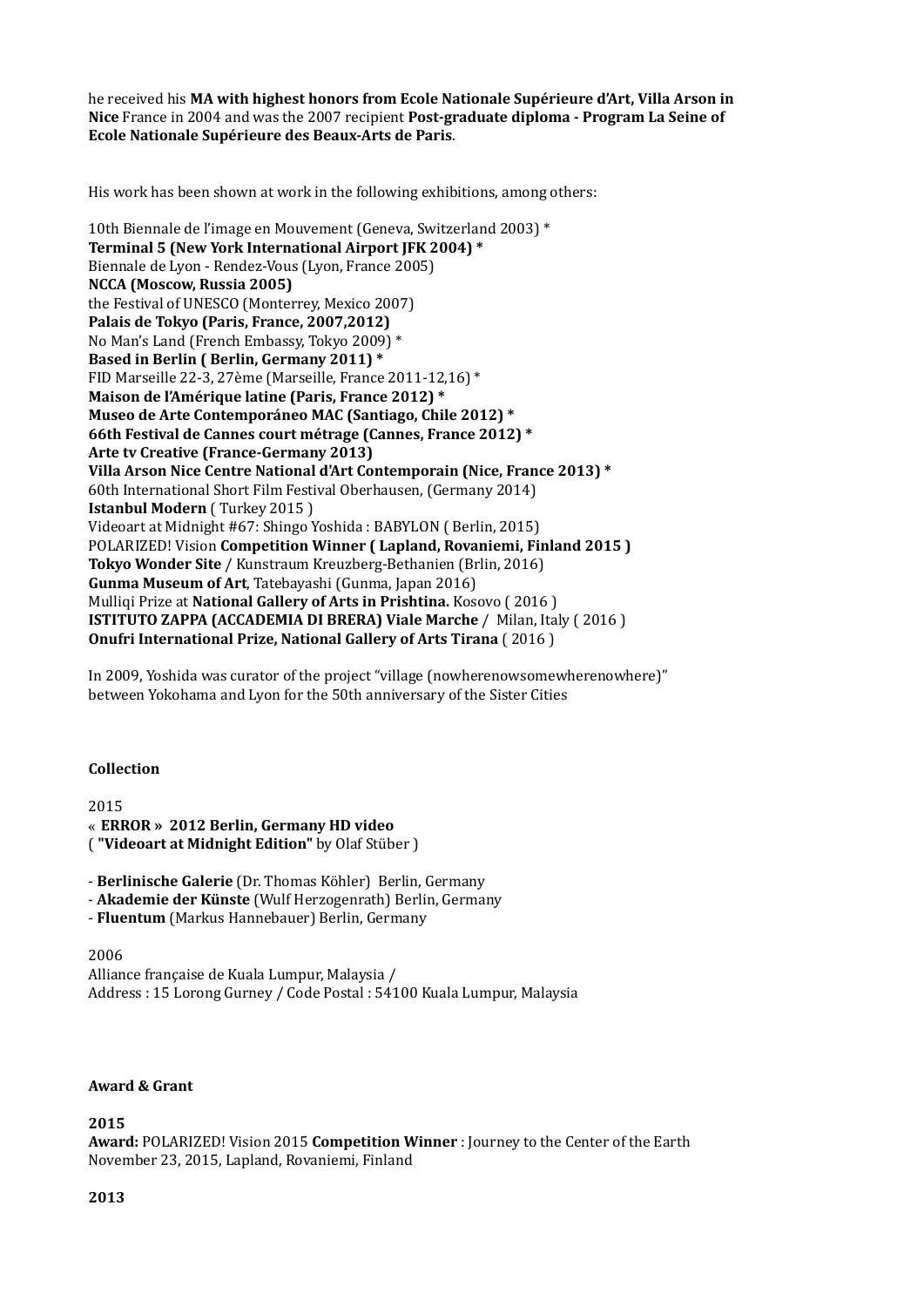### Grant : The Agency for Cultural Affairs, Japanese Government **(Overseas Study Programme)**

# **2012**

Grant : NOMURA FOUNDATION

## **2010**

Grant : **SHISEIDO** Co., Ltd.

## **2006**

Grant : Direction des affaires culturelles / Département de l'art dans la Ville de Paris

## **2005**

Grant : **D.R.A.C** de la region rhone-alpes France

## **2004**

Diplome Nationale Supérieure d'Expression Plastique avec les f**elicitations du jury (Master diploma of Art with honors )** Ecole Nationale Supérieure d'Art, Villa Arson Nice, France

## **Artist Residency**

# **2016**

- La Conciergerie / Chambéry France, May - Juin - Tokyo Wonder Site / Kunstraum Kreuzberg-Bethanien / Berlin Germany, January – March

# 2**015**

Guest Room Maribor, Slovenia, July - August

## **2013**

Villa Arson Nice - Centre National d'Art contemporain / Nice, France, September - December

## **2009**

LKV - Lademoen Artists workshop / Trondheim, Norway, November-2010, January

## **2005-2007**

**Cité Internationale des Arts / Paris**, France, September -2007, February

## **2008**

ComPeung / Chiang-Mai, Thailand, January

## **2007**

EST NORD EST / Québec, Canada, September - November

## **2006**

SÍM / The Association of Icelandic Visual Artists / Reykjavík, Iceland, December - 2007, February

## **Education**

# **2005 - 2007**

Ecole Nationale Supérieure des **Beaux-Arts de Paris (Post-graduate diploma - Program La Seine)** / Paris, France

## **2004 - 2005**

Ecole Nationale des Beaux-Arts de Lyon (Post-graduate diploma in art) / Lyon, France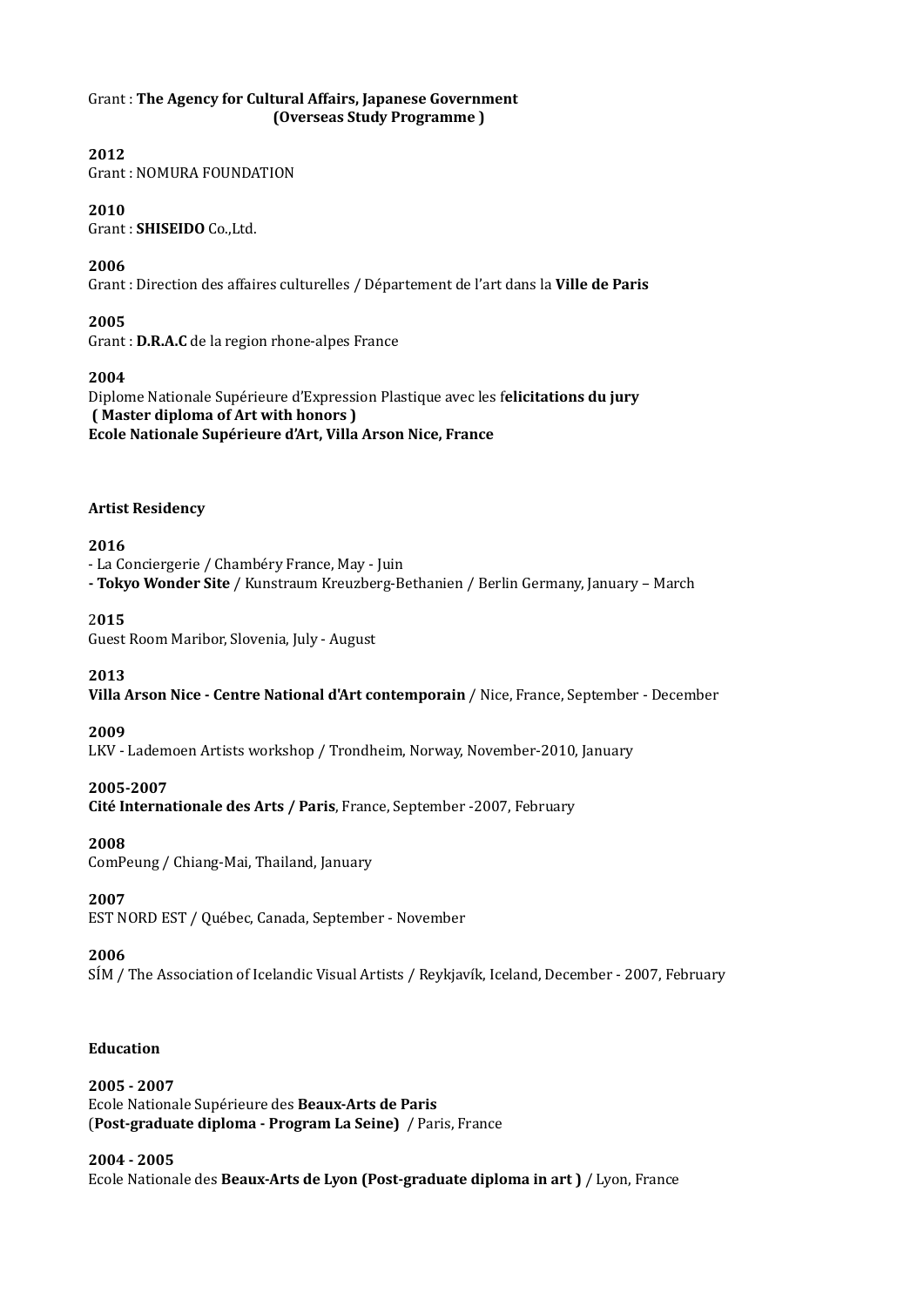#### **1999 - 2004**

Ecole Nationale Supérieure d'Art, **Villa Arson in Nice (MA with highest honors)** / Nice, France

### **Personal Exhibition (Duo) & Screening**

### **2017**

« THE END OF DAY AND BEGINNING OF THE WORLD » Gallery On The Move in collaboration with Tulla Center / Tirana - Albania From March 5 until April 1, 2017From March 5 until April 1, 2017 (Solo Screening)

#### **2016**

« Bleibt man an einem Ort, oder nicht » with Aiko Tezuka MIKIKO SATO GALLERY - / Hamburg, Germany (9. September - 21. Oktober 2016)

« Cat Karma Illusion » La conciergerie art contemporain / Chambéry, France

### « 27122015\_EU\_D-BER\_SONNENALLEE » Tokyo Wonder Site **Kunstraum Kreuzberg - Bethanien / Berlin, Germany**

### **2015**

**« Videoart at Midnight #67: Shingo Yoshida »** BABYLON, Rosa-Luxemburg-Platz / Berlin ( Friday, Sep 18th, 2015, 24:00 ) (Screening)

### **2014**

« General Public" in Exile Project Space Festival » / Berlin, Germany (Screening)

### **2013**

**Villa Arson Nice centre national d'art contemporain** with OLIVER BEER / Nice, France\*

#### **2012**

« I was here and Everyone is here » **Museo de Arte Contemporáneo MAC** / Santiago, Chile\* (Screening)

« Error » LEAP Berlin / Berlin, Germany (Screening)

#### **2010**

« NOWHERENOW » **void+** / Tokyo, Japan\* (Screening)

### **2009**

« BABEL » visningsrom for kunst, with Julia B. Landois / Trondheim, Norway

## **2008**

« Rond Point » with Ivan Moudov / la BF15 / Lyon, France \*

#### **2007**

« COMFORT PLACE #3 » SIM the association of Icelandic / Reykjavik, Iceland

## **2005**

« Forgettable / forget me not #5 » La Galerie Metropolis / Lyon, France (Screening)

#### **2004**

« Terrains vagues »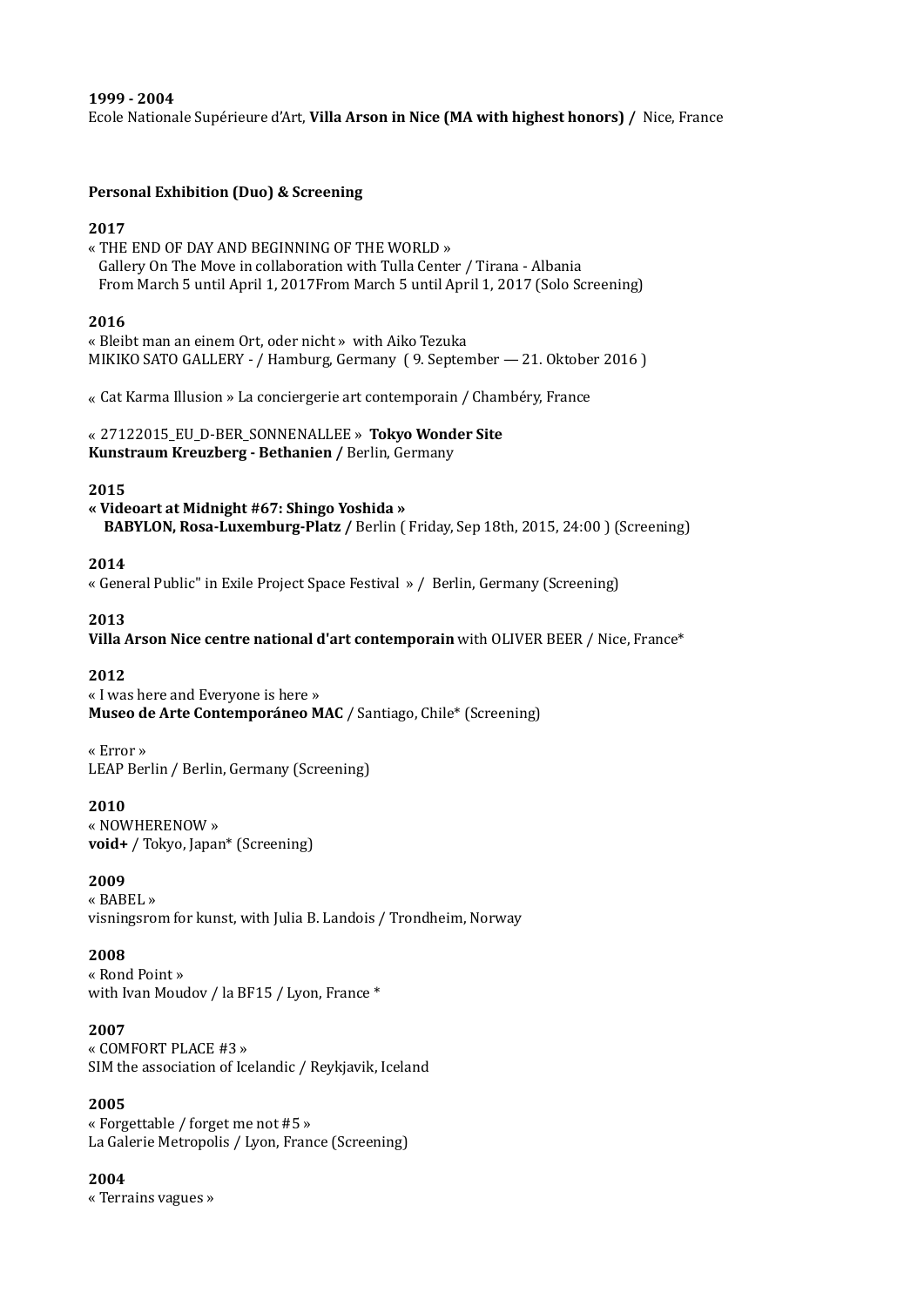with Le Gentil Garcon Donzévansaanen, Galerie d'art contemporain / Lausanne, Switzerland

#### **Exhibition & Screening**

#### **2016**

« Stranger than Kindness – Mitrush Kuteli » NATIONAL GALLERY OF ARTS / Tirana - Albania the 22nd International Onufri Prize, from December 15, 2016 until February 1, 2017. (Screening)

« OLHO video art cinema 2016 - "Uncharted Land"», at the Cinemateca Brasileira on 29.09 ( 2016 ) (Screening)

« Standing on the Earth, Looking up into the Sky (tentative title) » **Gunma Museum of Art, Tatebayashi / Gunma, Japan (08-Oct - 04-Dec 2016)** 

« ikonoTV » show a selection of Art Speaks Out in Bologna (Italy) at the Adiacenze [\(www.adiacenze.it\)](http://www.adiacenze.it). July 5th - 16th : Opening on July 5th at 19:00 (TV Screening)

« Mulligi Prize » **National Gallery of Arts in Prishtina. Kosovo** (27 July Opening) (Screening)

« SCREENING #4764 (Bruno Muzzolini presents ) »

**ISTITUTO ZAPPA (ACCADEMIA DI BRERA) Viale Marche** / Milan, Italy (June 9, 2016) (Screening) 

« TIRANA INTERNATIONAL FILM FESTIVAL » DocuTIFF with Gallery On The Move / Tirana (Albania), (Iune 1 - Iune 8, 2016) (Screening)

« Kalimotxo blues, Smallville » - KS / Neuchâtel – Swiss (28th May - 3 July 2016)

« Art Speaks Out as part of " the exhibition TILL IT'S GONE" » at **Istanbul Modern** / Turkey (Opening on January 12th - June 5th, 2016.preliminary program December 22nd, 2015) (Screening)

## **2015**

« Art Speaks Out » «COP21» United Nations Climate Change Conference in Paris, 05 December 2015 (Screening) Starts at 6pm CET on December, 5 2015 www.ikono.tv / www.artspeaksout.ikono.tv/home

« SHIBUYA EGGS sayonara city hall » Shibuya City hall Tokyo, October-November / Tokyo (Screening)

« No Formula One No Cry » Parallel Vienna Praterstraße 42/1/3 A-1020 / Vienna (September 22-27, 2015) Art Market Budapest Hegedű U. 9,1061 / Budapest (October 7-11, 2015)

«All about these... Ladies and Gentlemen : Gallery On the Move presenting » TEMPORARY GALLERY Zentrum für zeitgenössische Kunst / KÖLN Germany (Screening)

« Programm 2: selected productions of the Videoart at Midnight Edition » within **GOETHE INSTUTE ARTEMOVENDO** Exhibitions, Screening Program and Panels in Porto Alegre and São Paulo 08.07.2015 (Screening)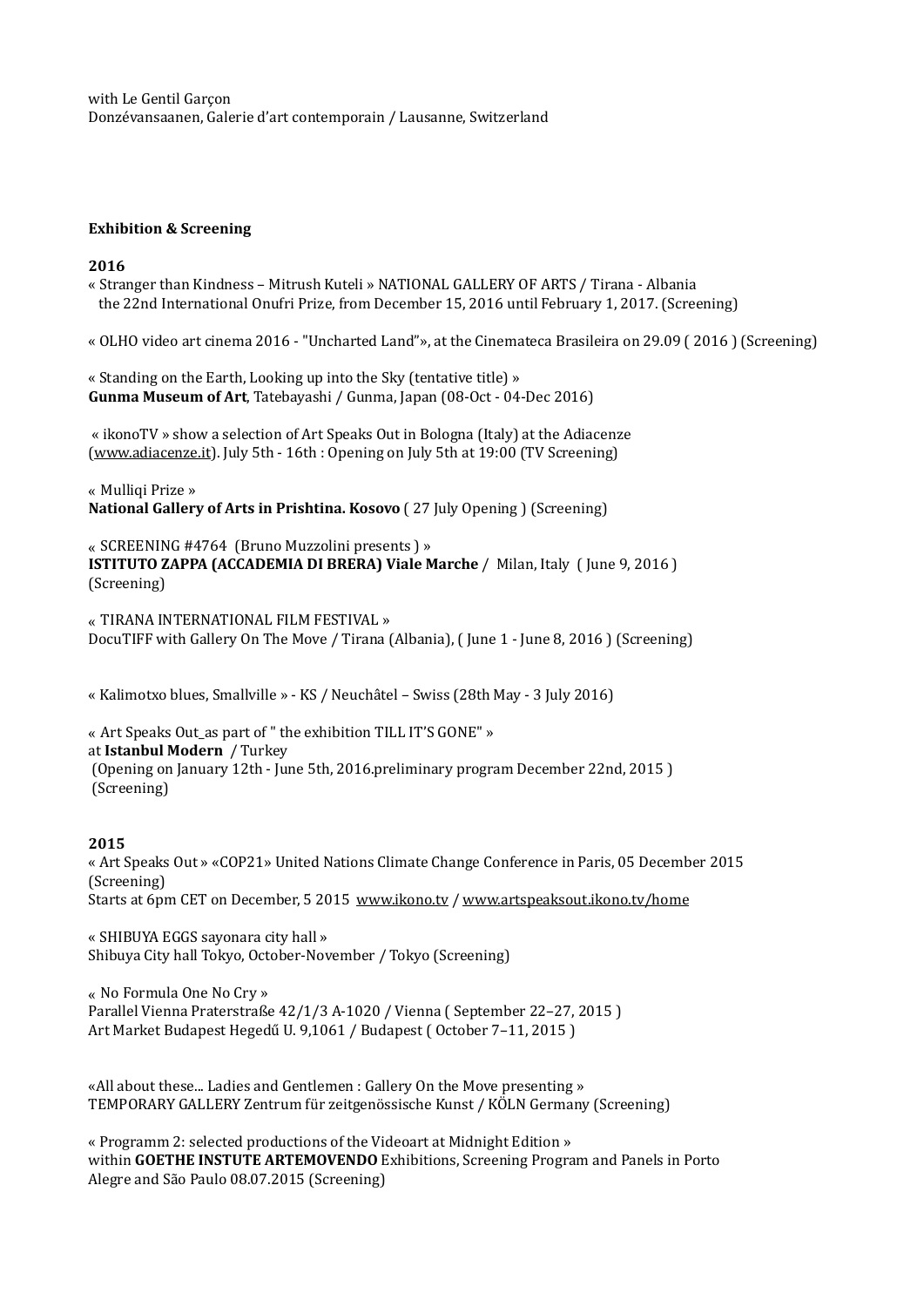« Backdrop Atlas » [www.backdrop-atlas.com](http://www.backdrop-atlas.com) (online Project)

« Boîte en valise - Un hommage d'artistes français contemporains à Marcel Duchamp »

- MUSEUM OF MODERN AND CONTEMPORARY ART / Rijeka, Croatie

-CANKARJEV DOM CULTURAL AND CONGRESS CENTRE / Ljubljana, Slovénie

## **2014**

« Boîte en valise - Un hommage d'artistes français contemporains à Marcel Duchamp »

- 10th edition of the Night of Museums / Plovdiv, Bulgaria
- MUSÉE ALEX MYLONAS / Athènes, Greece
- MUSÉE MACÉDONIEN D'ART CONTEMPORAIN / Thessalonique, Greece

«Voyage à Tokyo & Solstice IV » imagespassages et la Fondation Salomon pour l'art contemporain à la FabriC, espace d'art contemporain de la fondation Salomon / Annecy, France (Screening)

« Unerhörte Räume » Kunsthalle Am Hamburger Platz / Berlin, Germany

« MOnuMENTS » Tête / Berlin, Germany

« TAXI » NATIONAL GALLERY OF ARTS TIRANA / Tirana, Albania (Screening)

« kokomo | კოკომო » "Gallery Nectar" / Tbilisi, Georgian\*

« ALL ABOUT THESE... LADIES AND GENTLEMEN »

- Soma Mexico DF SOMA / San Pedro de los Pinos, México (Screening)
- Studio Arte Gallery / Bucharest, Romania (Screening)

- Co-Pilot / Istanbul, Turkey (Screening)

« FIGHTCLUB EVERYDAY » NATIONAL GALLERY OF ARTS / Tirana, Albania (Screening)

**« 60th International Short Film Festival Oberhausen »** 

with VideoArt at Midnight Edition / Oberhausen, Germany (Screening)

**2013** « The Echo » Spreading of Light, JAPANISCHES KULTURINSTITUT / Köln, Germany\*

« DYSRAPHIC CITY » Projektraum Kunstraum Kreuzberg - Bethanien / Berlin, Germany

#### **« 66th Festival de Cannes »**

(court métrage / Short Film Corner) / Cannes, France\* (Screening)

# **2012**

 $\kappa$  Blows to the Temple » Node Center for Curatorial Studies - Atelierhof Kreuzberg / Berlin, Germany\* (Screening)

« A la vie délibérée! » Villa Arson / Nice, France

« The Echo »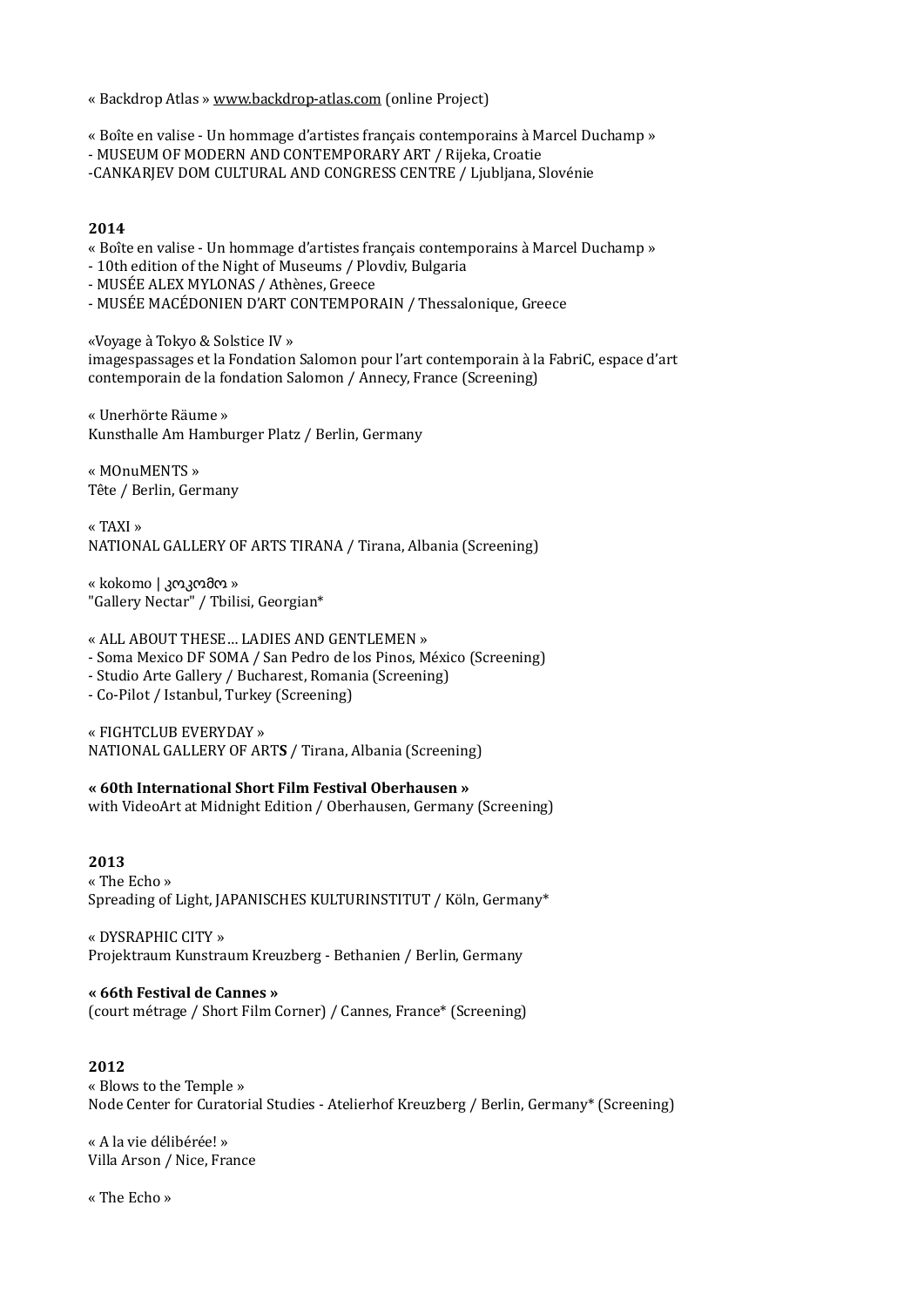### **Kunstraum Kreuzberg - Bethanien** / Berlin, Germany\* (Screening)

« TADAEX  $2012$  » Tehran, Iran\*

**« La 23ème édition du FIDMarseille »**  ÉCRANS PARALLÈLES - LES FILS Du SON / Marseille, France\* (Screening)

« BYOB Bring your own beamer » **PALAIS DE TOKYO 2012** / Paris, France (Screening)

« Voyage Voyage » Maison de l'Amérique latine / Paris, France\* (Screening)

« RÊVE DE CORAIL » Festival TGV GéNéRiq. Concert à la Cité du Train / Mulhouse, France (Screening)

« AI WEIWEI IS IN CHINA » Fichtebunker (Gasometer Fichtestraße) / Berlin, Germany (Screening)

« Le Choix de Paris » **Cité internationale des Arts / Paris**, France (Screening)

« A Skeleton in The Closet2 » ReMap 3 in Athens-Galerie Utopia / Athens, Greece (Screening)

« Holey Glory » une exposition de Sophie Dejode et Bertrand Lacombe Sextant et plus - La Friche Belle de mai / Marseille, France (Screening)

#### **2011**

« Art project Maebashi 20011 » ART PROJECT MAEBASHI 08-2011 L'Association Franco-Japonaise / Gunma, Japan (Screening)

« Rencontres Internationales | new cinema and contemporary art | Festival film » the Haus der Kulturen der Welt / Berlin, Germany (Screening)

« Heidelberger Kunstverein, A Skeleton in the Closet » / Heidelberge, Germany (Screening) 

**« FIDMarseille 22ème »**  INTERNATIONAL DOCUMENTARY FESTIVAL OF MARSEILLE / Marseille, France\* (Screening)

#### **« Based in Berlin »**

/ Berlin, Germany\* (Screening) exhibition locations : Atelierhaus Monbijoupark, Berlinische Galerie - Landesmuseum für Moderne Kunst, Fotografie und Architektur, KW Institute for Contemporary Art, Neuer Berliner Kunstverein n.b.k., Nationalgalerie im Hamburger Bahnhof Museum für Gegenwart Berlin, The exhibition's advisors are international curators : Klaus Biesenbach (New York), Christine Macel (Paris) and Hans Ulrich Obrist (London)

« The Rencontres Internationales | new cinema and contemporary art | Festival film » **Reina Sofia National Museum** / Spain, Madrid (Screening)

« PROTOCOL » LEAP Berlin / Berlin, Germany (Screening)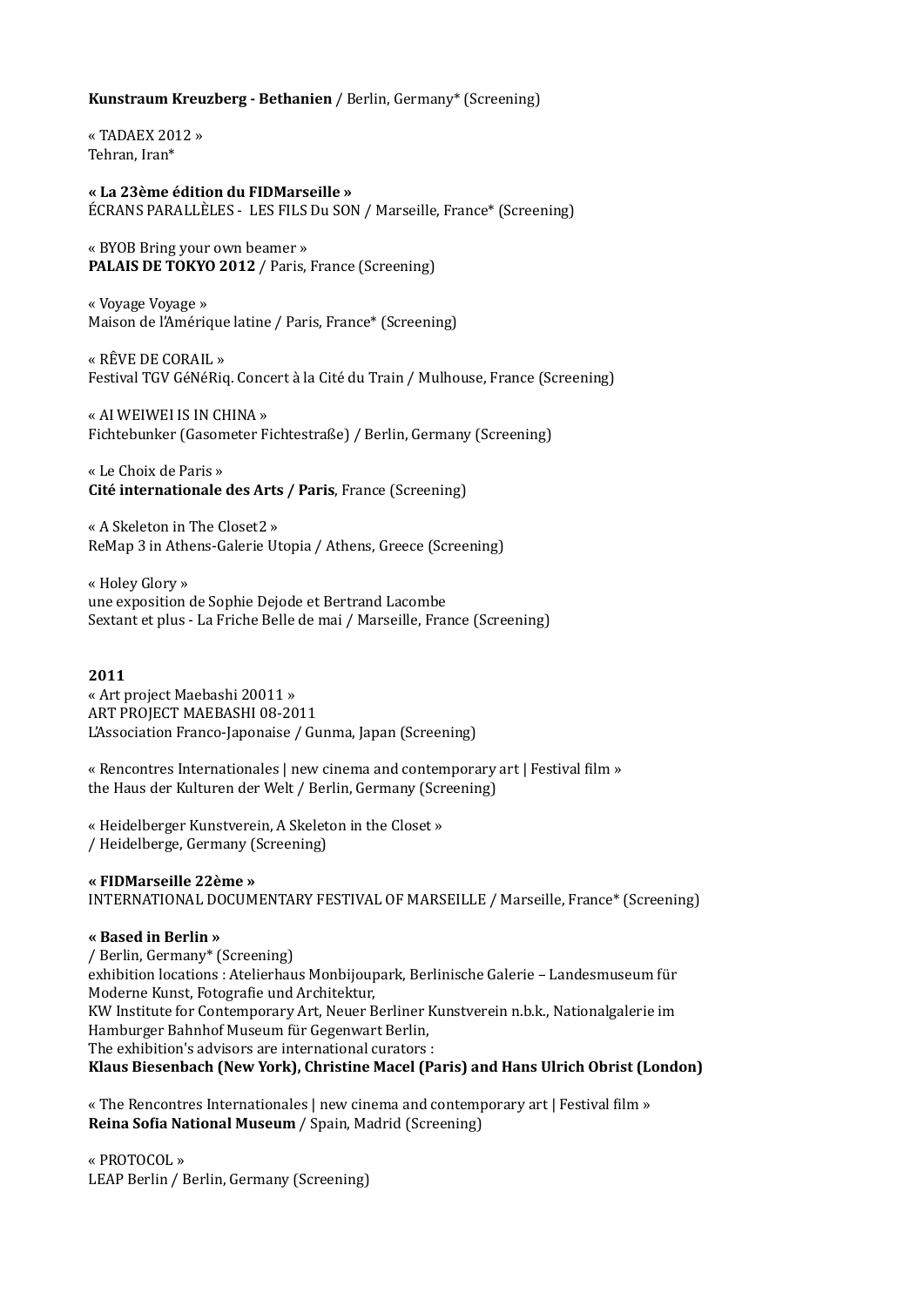**2010** « The Rencontres Internationales | new cinema and contemporary art | Festival film » **Centre Pompidou / Paris, France (Screening)** 

« THRILLER » / Berlin, Germany (Screening) « AJUSTEMENT GEOSTROPHIQUE » Espace Kugler / Genève, Switzerland (Screening)

 $\alpha$  the show  $\omega$ forgotten bar / Berlin, Germany (Screening)

« Casting » Visite ma tente, Prenzlauer Berg / Berlin, Germany (Screening)

« Thank You ART - Nezumiko Exhibition Vol.2 » Void+ Tokyo / Tokyo, Japan (Screening)

**2009 « No Man's Land » French Embassy** / Tokyo, Japan Curator : Hélène Kelmachter \*

### **2007**

« DOUBLE TAKE » La seine en Coree, la Coree en Scene / Ecole Nationale Supérieure des Beaux- Arts / Paris, France

« DOUBLE TAKE » Gallery of Korea National University of Art / Seoul, South-Korea

« SONOM » **UNESCO Forum** Universal de las Culturas Monterrey 2007 / Monterrey,Mexico

« La vitrine » Saint Jearn port joli / Quebec, Canada

« COMPLOTS » Galerie Metropolis / Paris, France

« Does it show? » SIM the association of Icelandic / Reykjavik, Iceland

« 10 artistes, 10 jours, 10 vidéos » **Palais de Tokyo** / Paris, France

#### **2006**

« Kuala Lumpur, Tour et Retour » l'Ecole Nationale Supérieure des Beaux-Arts / Paris, France\*

« Territories » Les lacets sont défaits, Kunstverein Tiergarten / Berlin, Germany

« La Nuit Blanche » 7 octobre-La Galerie extérieure / Paris, France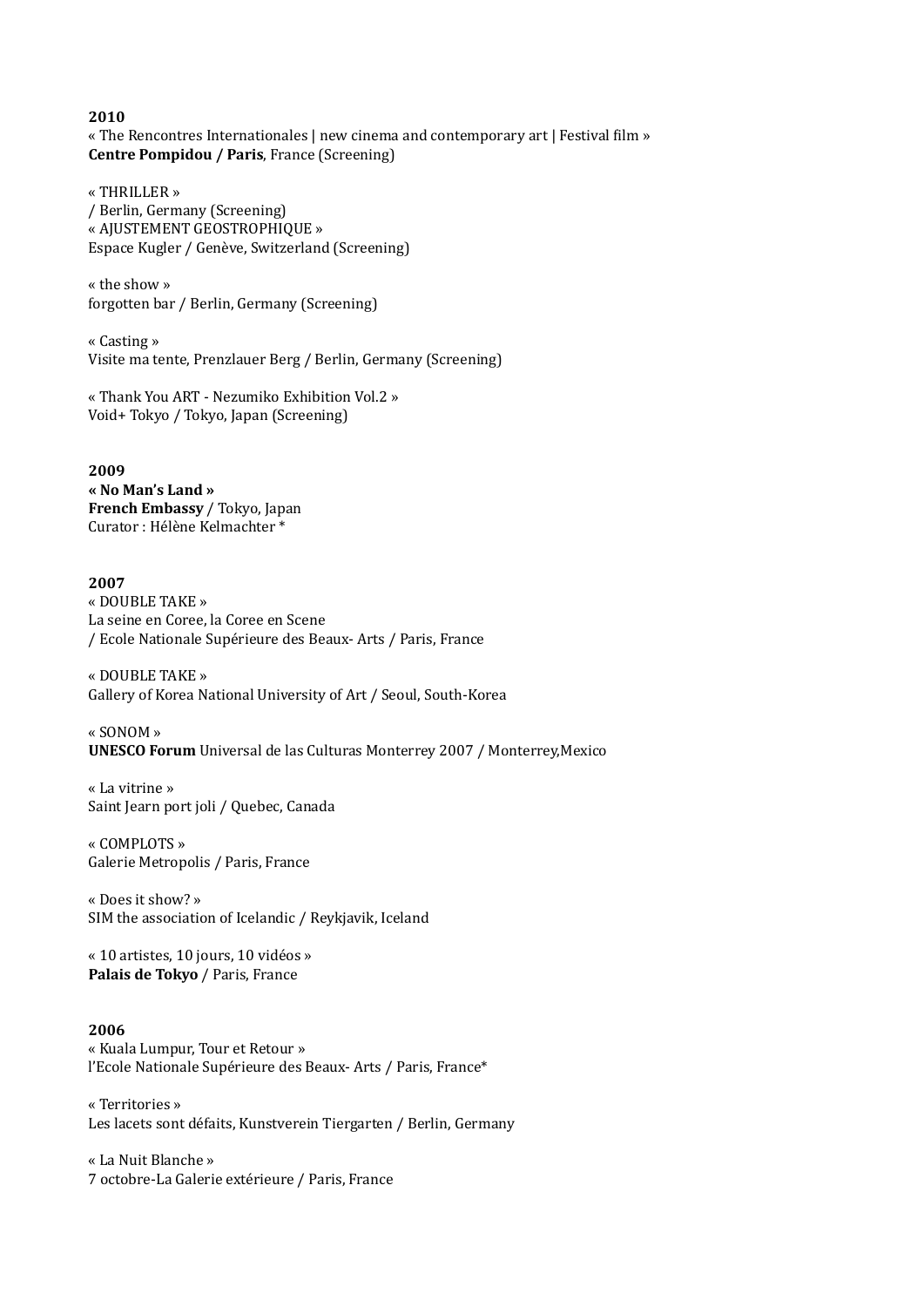« Depart » starhill gallery with l'Ecole Nationale Supérieure des Beaux- Arts de Paris, France / Kuala Lumpur, Malaysia\*

« Dessin » atelier 13 expo#2 / Valencienns, France

« LA GALERIE EXTERIEURE » 7 april 2006 (rue de Belleville) / Paris, France 

« Cto!! Kto"#et? Qui Vive? » **NCCA** ( National Centre for Contemporary Arts ) / Moscow, Russia

#### **2005**

**« Rendez-Vous 2005 »**  La jeune création contemporaine en **résonance avec la Biennale d'Art Contemporain** / Lyon, France 

« Hotspots/emerging artists » Sammlung Essl / Vienne, Austria\*

« VISOR » Fundacion Internacional Arte Contemporaneo / Monterrey, México

« POP UP! » Musée d'Art Contemporain de Lyon 25 march - 15 april 2005 / Lyon, France

### **2004**

« Antichambre » Le Hall, Ecole Nationale des Beaux-Arts de Lyon / Lyon, France

« UNO UNO PRIMA » Participation seminaire / Italy with Emir Kustrica, William Klein and Michelangelo Pistoletto Event organise by Directeur Artistic : Guiseppes Bertoulucci

**« Terminal Five » (video program, curator : Eveline Notter), John F. Kennedy Airport** / New York, USA\* (Screening)

« Generation 2004 » Villa Arson Nice centre national d'art contemporain / Nice, France\*

« KAMIKAZE-2089 » (S.Dejode& B.Lacombe) le confort moderne / Poitiers, France 

« Pi Days » (sound festival 2004) musee d'Art Contemporain / Lyon, France

« Café video » (invitation of Jean-Marc Huitorel) / Saint-Brieuc, France

### **2003**

« 10e Biennale de l'image en Mouvement » Centre pour l'Image Contemporaine Saint-Gervais / Genève, Switzerland\*

« Floating Bowl » (Sophie Dejode & Bertrand Lacombe), Attitudes - espace d'art contemporain / Genève, Switzerland